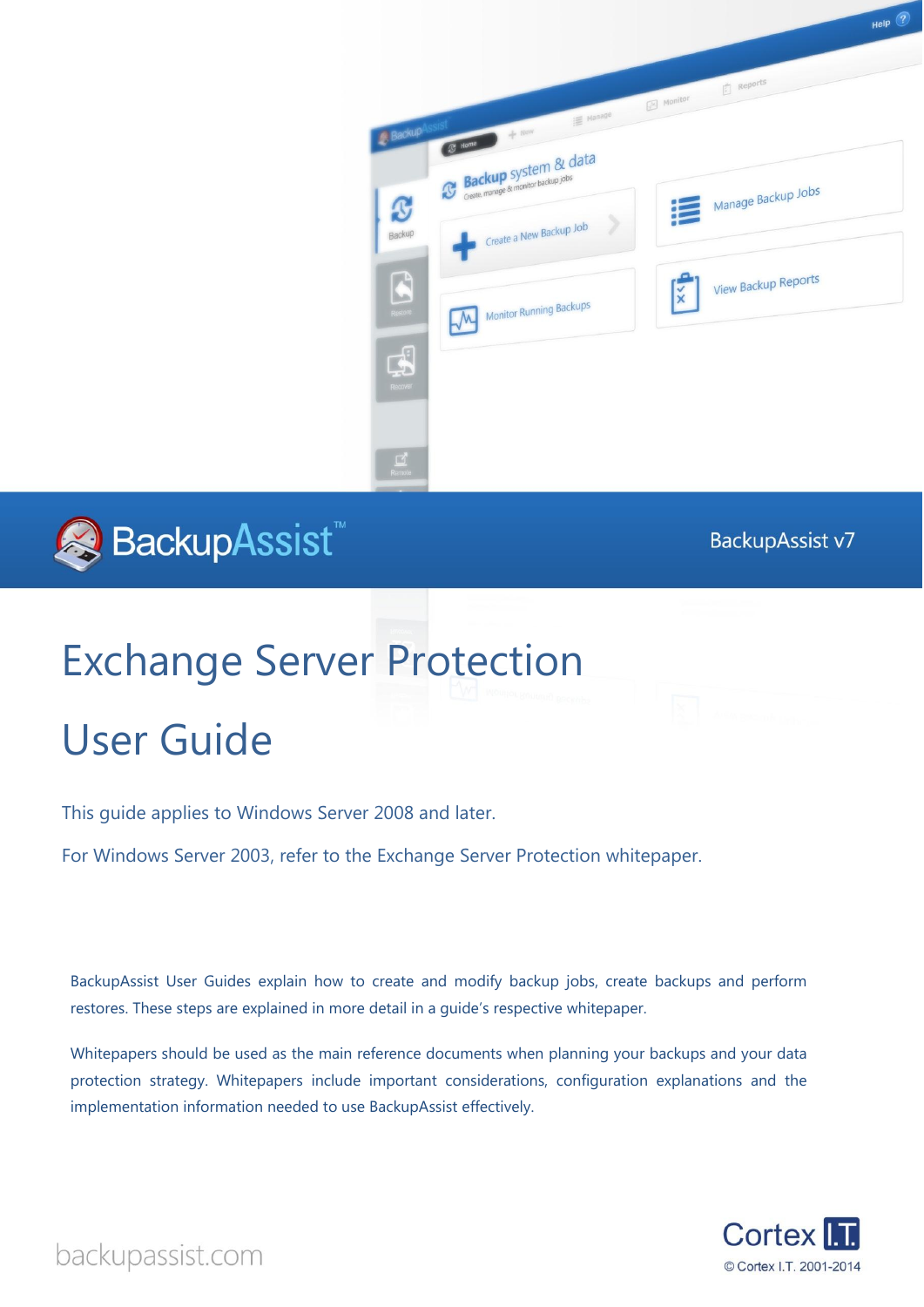# **Contents**

| 1  |  |
|----|--|
|    |  |
|    |  |
|    |  |
| 2. |  |
|    |  |
|    |  |
|    |  |
|    |  |
| 3. |  |
| 4. |  |
| 5. |  |
|    |  |
|    |  |
|    |  |
|    |  |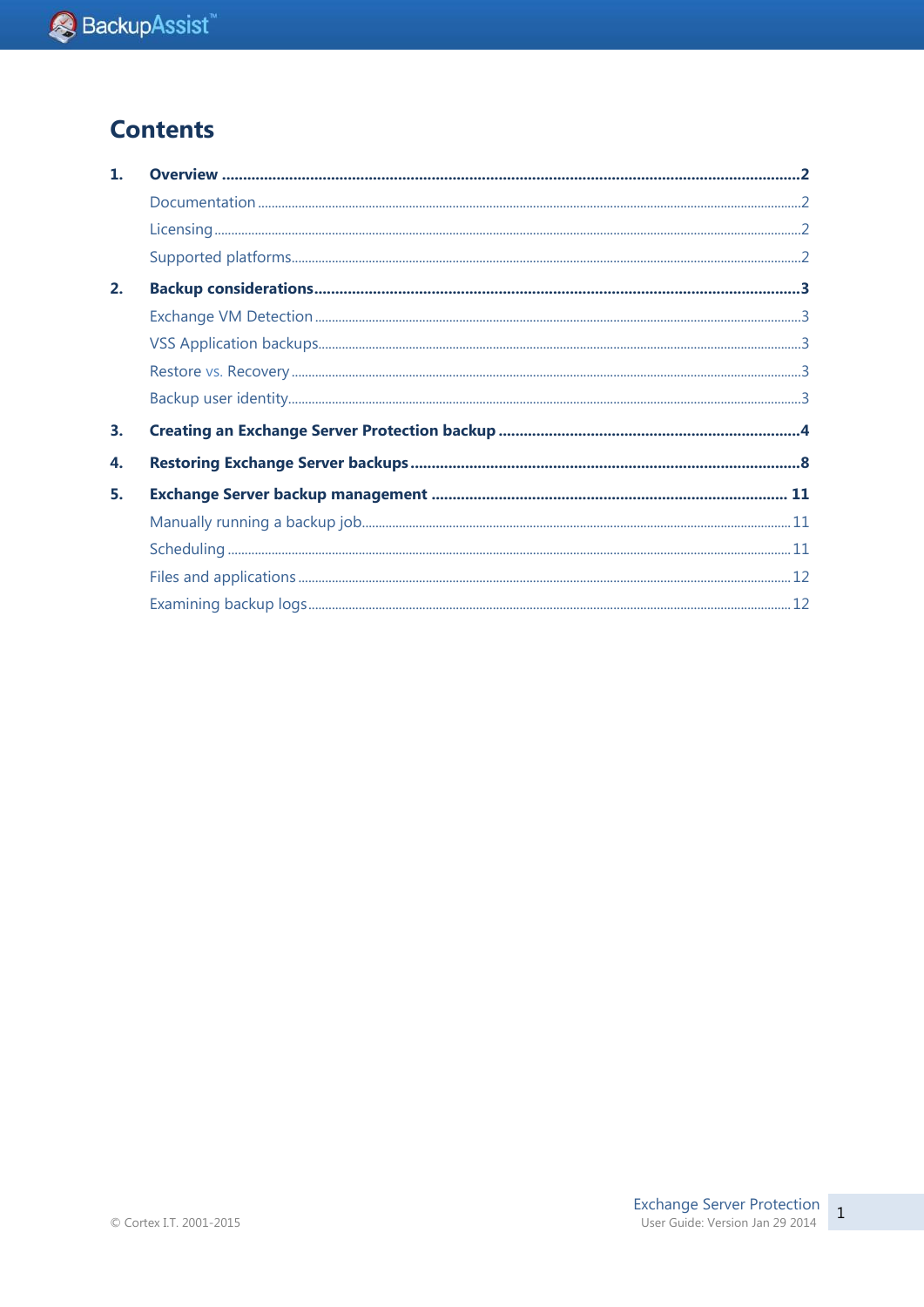# 1.Overview

BackupAssist can perform a live backup of your Exchange Server Information Store database. Having a backup of this database allows you to perform a complete restore of your Microsoft Exchange Server.

This guide explains how to protect your Exchange Server using BackupAssist File Protection, File Archiving and System Protection. These backups use Microsoft Volume Shadow Copy Service (VSS) technology to protect your Exchange Server while it is running.

For information on protecting individual mailboxes, calendars and mail items on your Exchange Server, refer to the Exchange Granular Restore whitepaper, linked in the documentation section below.

### Documentation

**More information on Exchange Protection can be found in the** [Exchange Protection whitepaper.](http://www.backupassist.com/downloads/whitepapers/exchange_protection_whitepaper.pdf)

The whitepaper contains comprehensive information and should be referred to when planning a backup strategy using BackupAssist's Exchange Protection solutions.

Other BackupAssist documentation can be accessed through the [Documentation webpage](http://www.backupassist.com/education/#backupassist_v7)

Recommended reading:

To backup and restore Exchange mails, see the [Exchange Granular Restore User Guide](http://www.backupassist.com/downloads/user_guides/exchange_granular_restore_userguide.pdf)

### **Licensing**

Exchange Server Protection is a standard feature included with the BackupAssist license. Restoring individual mail items requires the *Exchange Granular Restore Add-on* license. Contact your local BackupAssist reseller or distributor for pricing information, or visit [www.BackupAssist.com.](http://www.backupassist.com/)

For instructions on how to activate / deactivate license keys, visit our [Licensing BackupAssist page.](http://www.backupassist.com/education/whitepapers/licensing_backupassist.html)

## Supported platforms

To back up and restore your Exchange Server Information Store using BackupAssist you need:

- Windows Server 2003, 2008/R2 or 2012/R2
- Windows Small Business Server (SBS) 2003, 2008 or 2011
- Microsoft Exchange Server 2003, 2007, 2010 or 2013

Windows Server support for the backup types used to protect Exchange databases

|                          | <b>Windows XP,</b><br>Vista, 7 and 8 | <b>Windows</b><br>Server 2003 | <b>Windows</b><br><b>Server 2008/R2</b> | <b>Windows</b><br><b>Server 2012/R2</b> |
|--------------------------|--------------------------------------|-------------------------------|-----------------------------------------|-----------------------------------------|
| <b>File Protection</b>   | ×                                    |                               |                                         |                                         |
| <b>File Archiving</b>    | ×                                    |                               |                                         |                                         |
| <b>System Protection</b> | ×                                    | ×                             |                                         |                                         |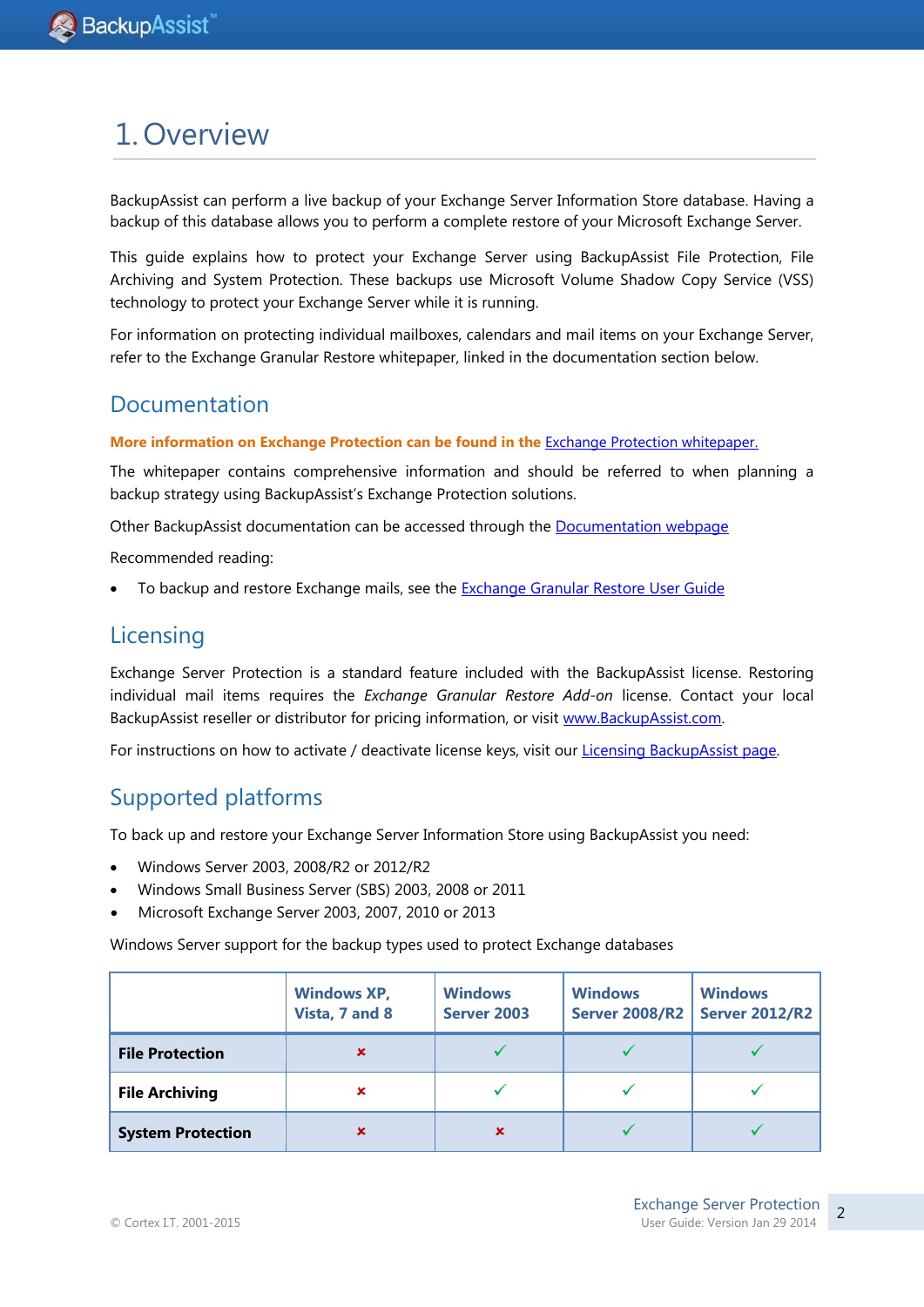# 2. Backup considerations

## <span id="page-3-0"></span>Exchange VM Detection

If your backup job contains a Hyper-V guest with an Exchange Server, the authentication information for that guest should be entered into the **Exchange VM Detection** tab on the **Selection** screen when you create the backup job. With these credentials, BackupAssist can detect what guests have an Exchange Server, and list the EDB file available for each guest when you perform a restore using the Exchange Granular Restore console

The Exchange VM Detection tab will appear when the Hyper-V role is installed and running on the server. If you are backing up multiple Exchange guests, each one should have the same username and password.

The Hyper-V process is automated but the restore requires both the *Exchange Granular Restore Addon and the Hyper-V Granular Restore Add-on* licenses.

# VSS Application backups

The Volume Shadow Copy Service (VSS) is a Microsoft Windows Service that creates a copy of an application's data so the data can be backed up while the application is running. This means the data will not change or be locked while a backup is taking place. BackupAssist is VSS-aware, so File Protection, File Archiving and System Protection backups can detect VSS applications such as Exchange, SQL, Hyper-V and SharePoint. BackupAssist will display a VSS application as an application container during the *Destination* step of the backup job's creation. You can select the container or individual components and BackupAssist will select the files that need to be backed up.

In some cases, only applications that are running will be detected. If an application is not listed, try restarting the application and the VSS service and then click the *Refresh* button in BackupAssist.

### Restore vs. Recovery

A restore is the process of accessing a backup and restoring it to the original (or a new) location, if your data is lost, corrupted or if you want an earlier version of that data. However, if your computer cannot start itself, you may need to perform a recovery.

A recovery is the process by which a computer is recovered after hardware has been replaced or an operating system failure has occurred, and your computer can no longer start itself. To perform a recovery you need a bootable media to start your computer, and an image backup that the bootable media can use to recover your operating system, data and applications.

For more information on data recovery, see the [Recover tab & RecoverAssist Whitepaper.](http://www.backupassist.com/education/whitepapers/recover_whitepaper.html)

## Backup user identity

Backup jobs require an administrator account with read access to the data source, and full read-write access to the backup's destination. It is recommended that a dedicated backup account is created for this purpose. The account's details are entered using the *Backup user identity* option on the *Settings* tab, and your backup jobs will be launched using these credentials.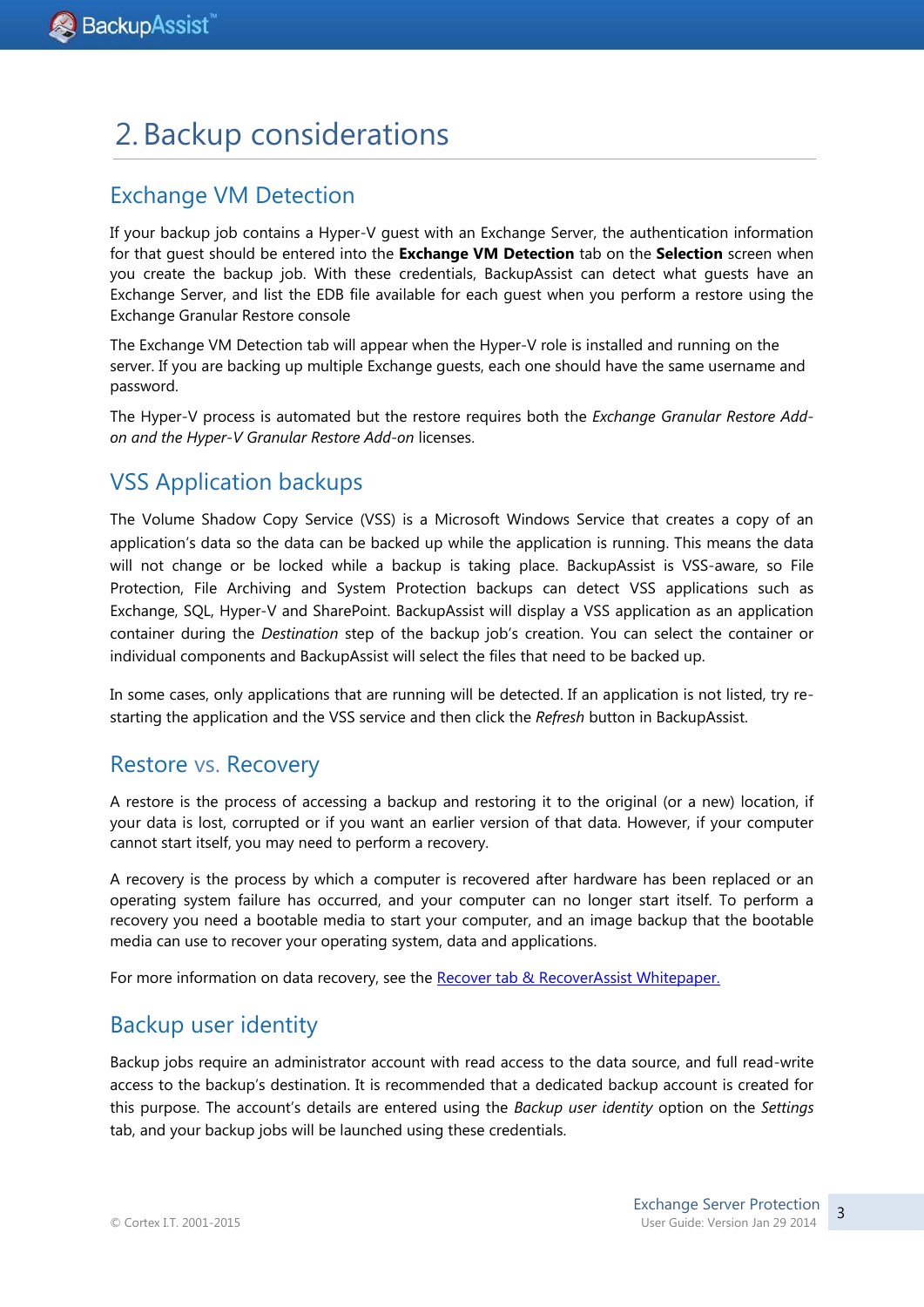# 3.Creating an Exchange Server Protection backup



The following instructions describe how to create an Exchange Server backup job for the Exchange Server Information Store database, using BackupAssist.

This section explains how to back up Exchange on a Windows Server 2008, SBS 2008 or later O/S. To back up Exchange on Windows Server 2003, refer to the [Exchange Server Protection Whitepaper.](http://www.backupassist.com/education/whitepapers/exchange_server_whitepaper.html)

To enable the Exchange 2003 or 2007 VSS writer, please refer to this **blog article**.

Launch BackupAssist and follow the steps outlined below:

- 1. Select the **Backup** tab, and click **Create a new backup Job**
- 2. Select **System Protection, File Protection** or **File Archiving**.

If this is the first time you have created a backup job, you will be asked to provide a *Backup user identity* if one has not been defined. See the **BackupAssist settings**, whitepaper for guidance.

The following instructions use *System Protection* to explain the Exchange VSS back up process.

| <b>BackupAssist</b>      |                   |                                                                                                                                        |                 |           |                                                                                                                                                               | Help |
|--------------------------|-------------------|----------------------------------------------------------------------------------------------------------------------------------------|-----------------|-----------|---------------------------------------------------------------------------------------------------------------------------------------------------------------|------|
|                          | <b>&amp;</b> Home | $+$ New                                                                                                                                | <b>E</b> Manage | 网 Monitor | 圚<br><b>Reports</b>                                                                                                                                           |      |
| $\bf G$                  |                   | Create a new backup job<br>Select the type of backup job you would like to create                                                      |                 |           |                                                                                                                                                               |      |
| <b>Backup</b>            |                   | <b>System Protection</b><br>for Bare Metal recovery to an old or a new system<br>Method: Drive Imaging<br>Backup to Disk / iSCSI / NAS |                 |           |                                                                                                                                                               |      |
| Restore<br>Recover       |                   | <b>File Protection</b><br>for historical versioning of files<br>Method: File Replication<br>Backup to Disk / iSCSI / NAS / Rsync       |                 |           | <b>Exchange Mailbox Protectior</b><br>for restore of email and publicfolders<br>Method: Export to PST<br><b>Backup to Disk</b><br>Requires additional license |      |
| $\Box$<br>Remote         | å                 | <b>File Archiving</b><br>for keeping long-term archives<br>Method: ZIP64<br>Backup to Disk / iSCSI / NAS / Tape / Blu-ray /            |                 |           | <b>SQL Server Protection</b><br>for near continuous database protection<br>Method: SQL Backup<br><b>Backup to Disk</b><br>Requires additional license         |      |
| t e t<br><b>Settings</b> |                   |                                                                                                                                        |                 |           |                                                                                                                                                               |      |

#### **Figure 1: New backup job – backup type selection screen**

Back up instructions specific to each backup type, can be found in these whitepapers:

- BackupAssist System Protection [BackupAssist System Protection whitepaper](http://www.backupassist.com/education/whitepapers/system_protection_whitepaper.html)
- BackupAssist File Protection [BackupAssist File Protection whitepaper](http://www.backupassist.com/education/whitepapers/file_protection_whitepaper.html)
- BackupAssist File Archiving [BackupAssist File Archiving whitepaper](http://www.backupassist.com/education/whitepapers/file_archiving_whitepaper.html)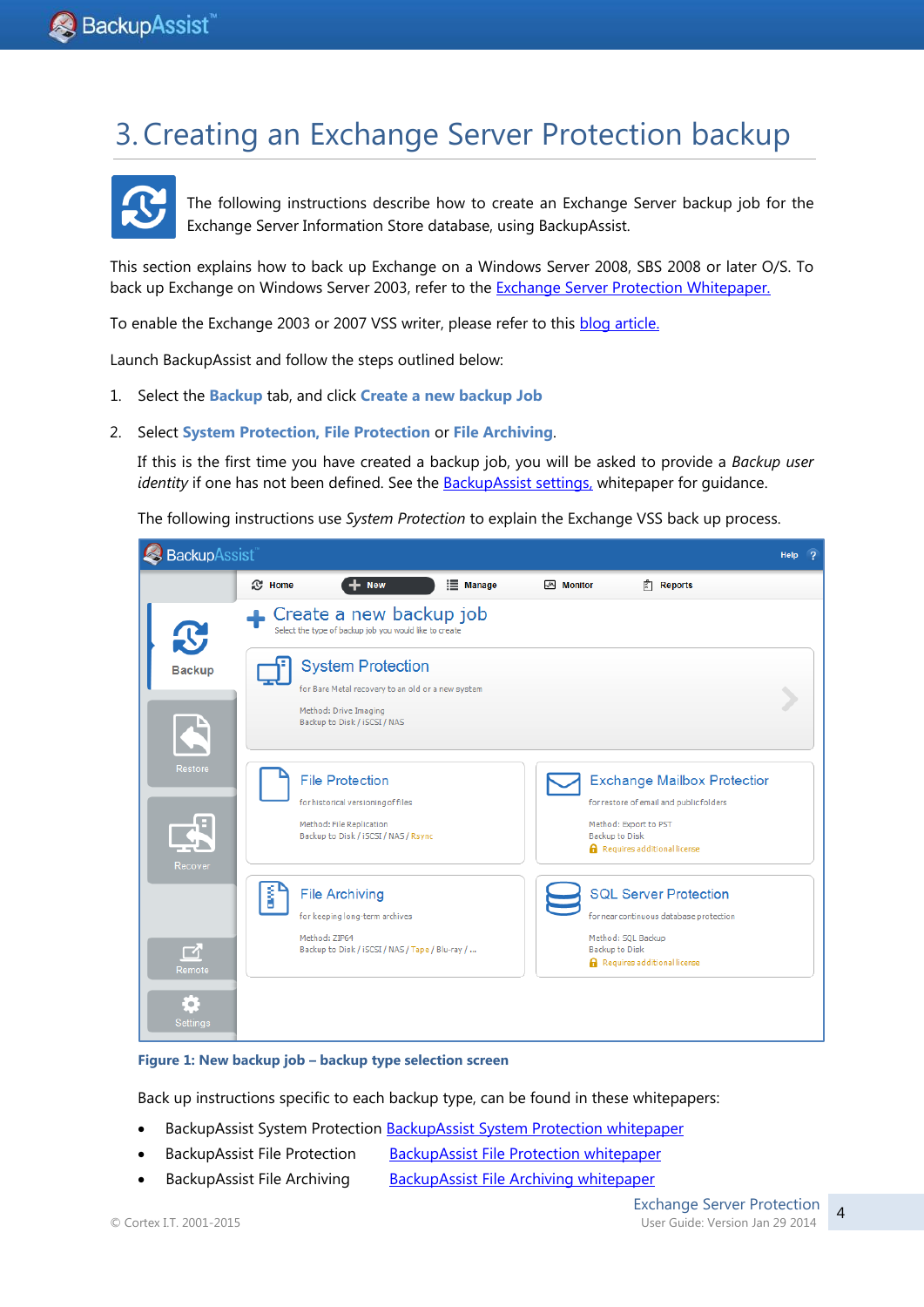3. **Selections:** The selections screen is used to select the data and applications that you would like to back up. Any local Exchange Servers detected will be displayed here as application containers.

An [Exchange VM Detection](#page-3-0) tab will be available if you are backing up an Exchange VM guest.

You can select an entire VSS application or choose individual components. To back up your Exchange Server, select the Microsoft Exchange container.

If your local Exchange Server is not listed in the *Selections* screen, try restarting Exchange and the VSS service and click the *Refresh* button in BackupAssist.

| BackupAssist<br>$\overline{\mathbf{z}}$<br><b>Help</b> |                          |                                                                                                                                                                                                            |                       |                           |                               |  |  |  |
|--------------------------------------------------------|--------------------------|------------------------------------------------------------------------------------------------------------------------------------------------------------------------------------------------------------|-----------------------|---------------------------|-------------------------------|--|--|--|
|                                                        | $+$ New<br><b>© Home</b> | <b>E</b> Manage                                                                                                                                                                                            | $M$ Monitor           | 圕<br><b>Reports</b>       |                               |  |  |  |
|                                                        |                          | System Protection Wizard                                                                                                                                                                                   |                       |                           |                               |  |  |  |
|                                                        |                          | What do you want to back up?                                                                                                                                                                               |                       |                           |                               |  |  |  |
| Backup                                                 | <b>Selections</b>        |                                                                                                                                                                                                            |                       |                           |                               |  |  |  |
|                                                        | Destination media        | Sack up the Entire System (Recommended)                                                                                                                                                                    |                       |                           |                               |  |  |  |
|                                                        | Schedule                 |                                                                                                                                                                                                            |                       |                           |                               |  |  |  |
|                                                        | Set up destination       | <b>O Back</b> up selected items only                                                                                                                                                                       |                       |                           |                               |  |  |  |
| Restore                                                | Notifications            | C' Refresh   Check selections   Estimate size                                                                                                                                                              |                       |                           | Q. Key                        |  |  |  |
|                                                        | Prepare media            | □ Critical Volumes (tick for Bare Metal Recovery)<br>$\overline{\mathbf{V}}$ Local Disk (C:)                                                                                                               | Name                  | Microsoft Exchange Server | Last Modified<br>Type<br>Size |  |  |  |
|                                                        | Name your backup         | Data and Backup Volumes<br>由 图 Share Point Services                                                                                                                                                        |                       |                           |                               |  |  |  |
|                                                        | Next steps               | <b>白 □ sql</b> Server<br>D-O Microsoft Exchange - C:\                                                                                                                                                      |                       |                           |                               |  |  |  |
| Recover                                                |                          | Microsoft Exchange Server - C:\<br><b>D</b> Microsoft Information Store<br><b>D</b> D TESTINGSBS08<br><b>E-O</b> First Storage Group<br><b>E-Q</b> Second Storage Group<br><b>i-</b> □ Third Storage Group |                       |                           |                               |  |  |  |
| $\Box$<br>Remote                                       |                          |                                                                                                                                                                                                            |                       |                           |                               |  |  |  |
| 53                                                     |                          | Some volume(s) have been selected to ensure backup of your Application Selections.                                                                                                                         | $\blacktriangleright$ |                           |                               |  |  |  |
| Settings                                               |                          |                                                                                                                                                                                                            |                       | < Back                    | Next ><br>Cancel              |  |  |  |

**Figure 2: New backup job – Exchange Server VSS selection**

- For System Protection backups, VSS applications will be backed up as part of a *Backup up the Entire System* selection. In the example above, *Back up selected items only*, was chosen and the Exchange Server application container was selected.
- To learn how to create a bare-metal backup using System Protection (for use in a recovery), see the [BackupAssist System Protection whitepaper.](http://www.backupassist.com/education/whitepapers/system_protection_whitepaper.html)
- For File Protection, File Archiving and System Protection backups, the top level *Microsoft Exchange* and *Exchange Server* application containers should be selected.
- 4. **Destination media:** The destination screen is used to select the type of media that you want to back your data up to. This step's name will change to the media type selected, when you click next.

Select a device for your backup destination, and click **Next.**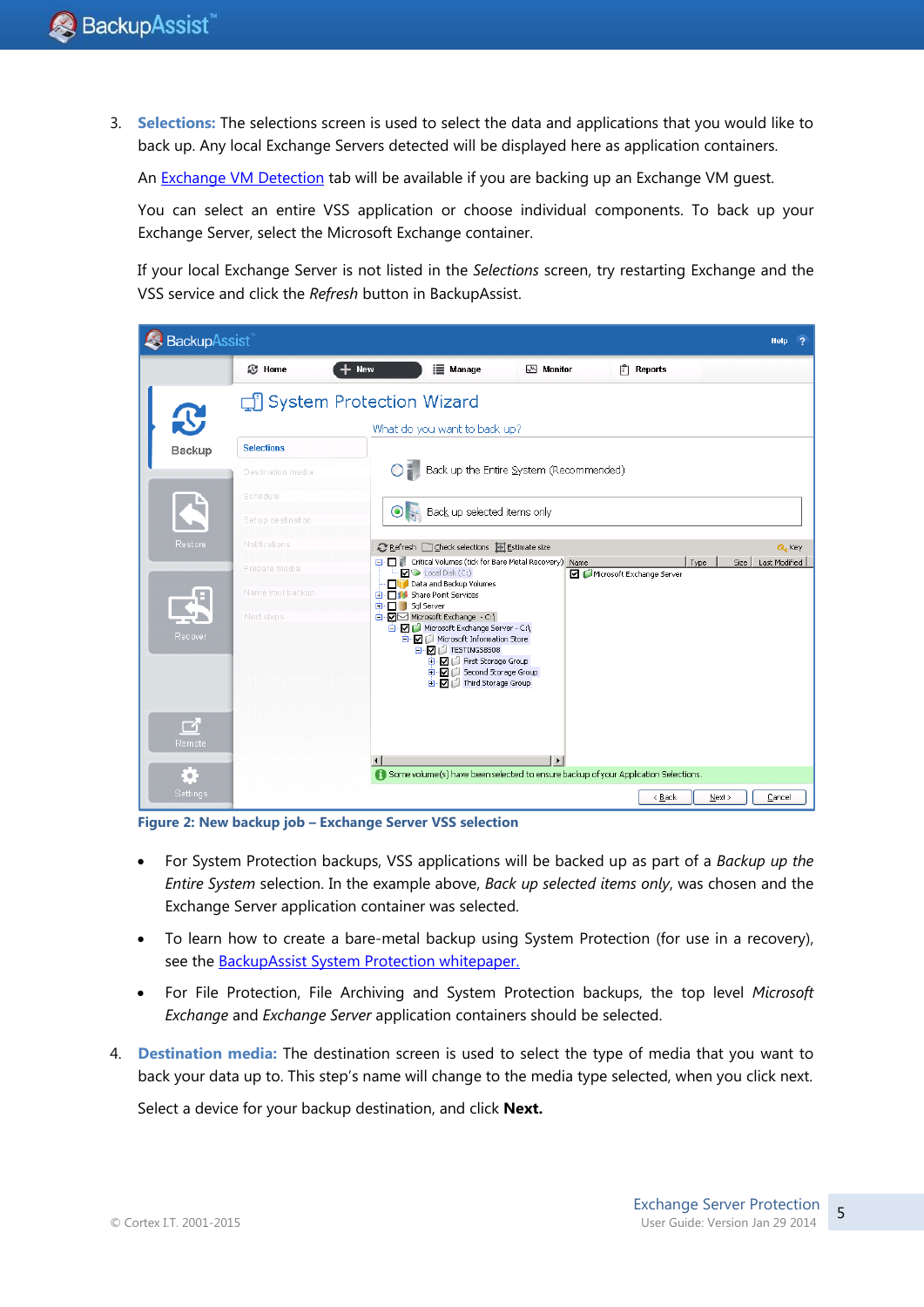- 5. **Schedule:** This screen is used to select when and how you would like the backup job to run, and how long you would like the backup to be retained for. A selection of pre-configured schedules, called schemes, will be displayed.
	- The schemes available will depend on the type of destination media selected in step 4.
	- Clicking on a scheme will display information about the schedule used.
	- The schedule can be customized after the backup job has been created.

Select an appropriate scheme, and click **Next**.

| BackupAssist <sup>®</sup> |                                      |                                                                                                                                               | <b>Help</b>                                                                                                        |                                                               |  |  |
|---------------------------|--------------------------------------|-----------------------------------------------------------------------------------------------------------------------------------------------|--------------------------------------------------------------------------------------------------------------------|---------------------------------------------------------------|--|--|
|                           | £.<br>Home                           | ≔<br><b>New</b><br><b>Manage</b>                                                                                                              | Monitor<br>$\left  \vec{z} \right $ Reports                                                                        |                                                               |  |  |
|                           | <b>C</b> il System Protection Wizard |                                                                                                                                               |                                                                                                                    |                                                               |  |  |
| $\mathbf{C}$              |                                      | When do you want to back up?                                                                                                                  |                                                                                                                    |                                                               |  |  |
| <b>Backup</b>             | Selections                           | <b>Select scheme</b>                                                                                                                          | on the scheduled day<br>Back up Once daily<br>$\blacktriangleright$ at: 10:00 PM                                   |                                                               |  |  |
|                           | <b>External disk</b>                 | <b>Daily rotating</b>                                                                                                                         |                                                                                                                    |                                                               |  |  |
|                           | <b>Schedule</b>                      | Organizations who require<br>daily images                                                                                                     | Backups scheduled between midnight and 6am will run on the morning following                                       |                                                               |  |  |
|                           | Set up destination                   | Daily + Weekly Rotating<br>Organizations who need<br>backups that go back a<br>number of weeks<br>Daily + Weekly +<br><b>Monthly Rotating</b> | the scheduled day (eq Mondays backup will run on Tuesday morning)                                                  |                                                               |  |  |
| Restore                   | <b>Notifications</b>                 |                                                                                                                                               | ு<br>Ø<br>Weekly (O)<br>Monthly (P)<br>രീ<br>Daily (N)<br>$\Box$ Daily 1<br>$\bigcap$ Weekly 1<br>$\Box$ Monthly 1 |                                                               |  |  |
|                           | Prepare media                        |                                                                                                                                               |                                                                                                                    | <b>B</b> Daily 2<br>$\bigcap$ Weekly 2<br>$\bigcap$ Monthly 2 |  |  |
|                           | Name your backup                     | Professional organizations a<br>range of images                                                                                               | $\bigcap$ Daily N<br>A Monthly P<br>$\bigcap$ Weekly 0                                                             |                                                               |  |  |
| Recover                   | Next steps                           | Daily backup weekly<br>rotating full                                                                                                          |                                                                                                                    |                                                               |  |  |
|                           |                                      | Professional organizations<br>who require only recent<br>backups                                                                              |                                                                                                                    |                                                               |  |  |

**Figure 3: New backup job – Schedule selection**

For more information about creating custom schedules, refer to the **Backup tab whitepaper**.

6. **Set up destination:** This screen is used to configure the location of the media selected in step 4.

The options presented will change with the type of media selected.

Configure your backup destination, and click **Next**.

- **Mail Server:** If you have not configured an SMTP mail server for BackupAssist, you will be prompted to provide those details after the backup destination step has been completed.
- 7. **Notifications:** Once a backup job has completed, BackupAssist can send an email to inform selected recipients of the result. This email notification can be enabled during the creation of a backup job, if the mail server has been configured.

To enable email notifications:

- a. Select, **Add an email report notification.**
- b. Enter recipients into the **Send reports to this email address** field.
- c. Enter recipients into the **Also send reports to this email address** field. You can then select the condition under which the email should be sent, using the drop-down box.

After the backup job has been created, you can modify the notifications by adding and removing recipients, setting additional notification conditions and including print and file notification types.

To learn more about notification options, see the [BackupAssist Backup tab whitepaper.](http://www.backupassist.com/education/whitepapers/backup_whitepaper.html)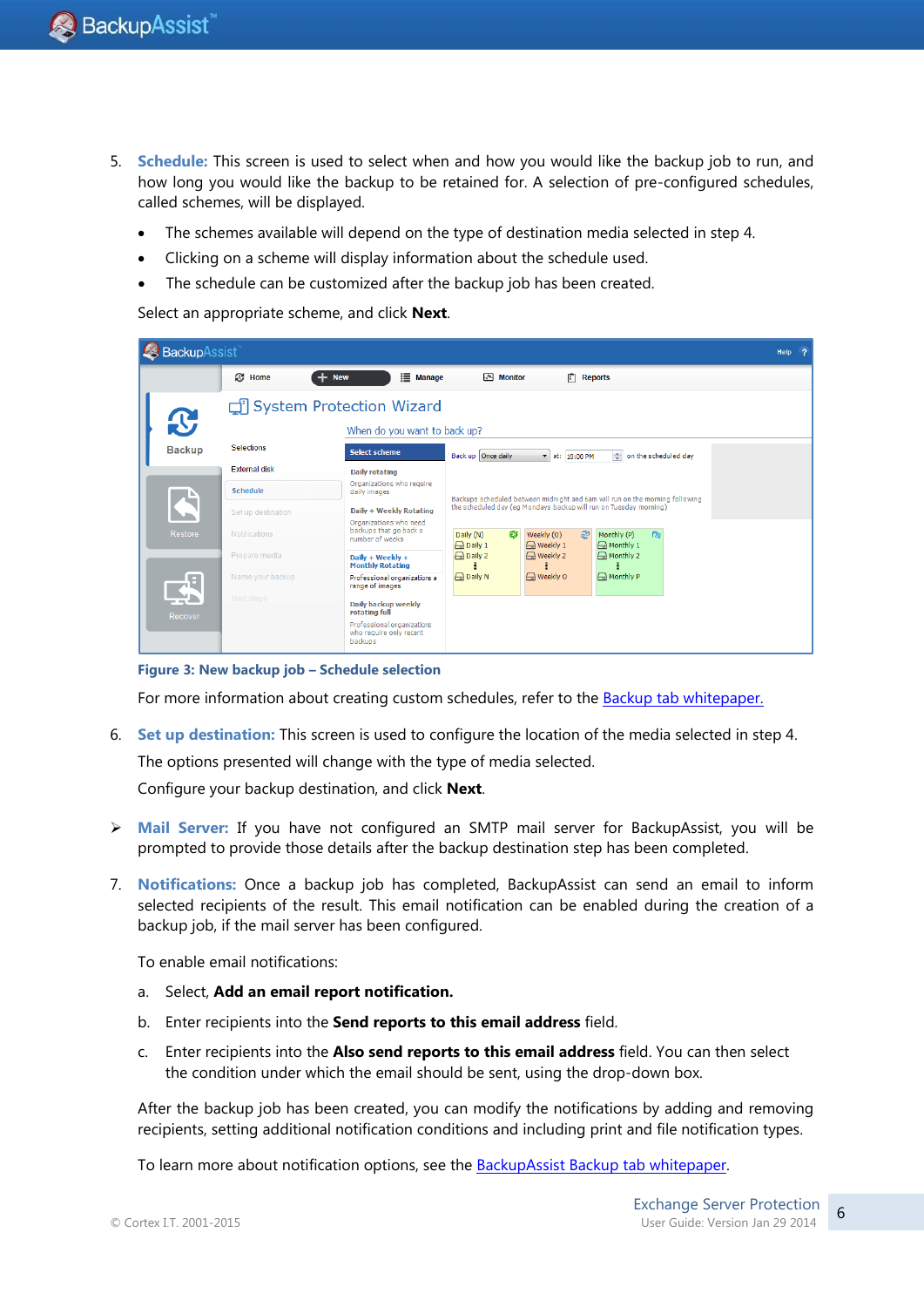8. **Prepare media:** If you selected a portable media device as your backup destination (such as an external HDD or a RDX drive) you will be given the option to prepare the media for BackupAssist. BackupAssist will write a label onto the media so that it can recognise what media has been attached, and determine if it is the correct media for your backup schedule.

To enable media detection:

- a. Select, **Let BackupAssist keep track of your media.**
- b. Select what you would like BackupAssist to do, *if the wrong media is inserted*.
- c. Select what you would like BackupAssist to do, *if new or unrecognized media is inserted*.

BackupAssist will display all removable media that are currently attached, along with a text field and drive designation drop-down box, which can be used to provide a label for the media.

To prepare your media:

- d. Enter the name and drive designation to be used for each media device listed.
- e. Select **Prepare** for each media device listed.

BackupAssist will now write the label to the media so that it is able to recognize the media and ensure that the correct media is being used on the correct day. For example, if you put an RDX drive in on Tuesday but it was labeled Wednesday, BackupAssist will warn you that the incorrect media has been detected.

| BackupAssist               |                                                       |                                                                                                                                                                                                        | <b>Help</b>               |
|----------------------------|-------------------------------------------------------|--------------------------------------------------------------------------------------------------------------------------------------------------------------------------------------------------------|---------------------------|
|                            | $+$ New<br><b>&amp;</b> Home                          | <b>E</b> Manage<br>$\left \frac{1}{x}\right $ Reports<br>Monitor                                                                                                                                       |                           |
| $\boldsymbol{\mathcal{R}}$ | System Protection Wizard<br>Prepare your backup media |                                                                                                                                                                                                        |                           |
| <b>Backup</b>              | <b>Selections</b>                                     | To ensure that your media rotation strategy is followed, we recommend that you prepare and label your                                                                                                  |                           |
|                            | <b>External disk</b>                                  | backup media. This allows BackupAssist to take action if wrong, or unrecognized media is detected.                                                                                                     |                           |
|                            | Schedule                                              | Each media can be prepared individually below. Any unavailable media can be prepared later.                                                                                                            |                           |
|                            | Set up destination<br><b>Notifications</b>            | I Let BackupAssist keep track of your media<br>BackupAssist will check the media before each backup and take the following action:                                                                     |                           |
| Restore                    |                                                       | Back up anyway and warn user<br>If the wrong media is inserted:                                                                                                                                        |                           |
|                            | Prepare media                                         | If new or unrecognized media is<br>Back up anyway and warn user<br>۰<br>inserted:                                                                                                                      |                           |
| ÁP                         | Name your backup                                      | Preparation writes an identifying label to each media.<br>Insert or connect each media item included in your current scheme and prepare it separately.<br>New hardware will be automatically detected. |                           |
| Recover                    | Next steps                                            | Eject media after preparation                                                                                                                                                                          | Scan for hardware changes |
|                            |                                                       | $\ominus$<br>Month 1<br>$\blacktriangledown$<br>Prepare                                                                                                                                                |                           |
|                            |                                                       | $\ominus$<br>Month 2<br>Prepare<br>$\blacktriangledown$                                                                                                                                                |                           |
|                            |                                                       | $\ominus$<br>Week 1<br>Prepare<br>۰                                                                                                                                                                    |                           |
|                            |                                                       | $\bigoplus$<br>Week 2<br>Prepare<br>$\cdot$                                                                                                                                                            |                           |
|                            | $\ominus$<br>Daily 1                                  | Prepare<br>$\blacktriangledown$                                                                                                                                                                        |                           |
|                            |                                                       | ⊟<br>Daily 2<br>Prepare<br>۰                                                                                                                                                                           |                           |

**Figure 4: New backup job – Prepare media** 

9. **Name your backup:** Provide a name for your backup job, and click **Finish**.

#### **Your Exchange Server (VSS) backup job has now been created.**

**Important:** Once a backup job has been created, it should be reviewed and run using the *Manage* menu. This menu provides additional options to configure your backup. See the section, *Exchange* Server [backup management,](#page-11-0) for more information.

**Important**: Once a backup job has been run and a backup created, a MANUAL test restore should be performed to ensure the backup is working as intended. To perform a test restore, refer to the section, [Restoring Exchange](#page-8-0) Server backups.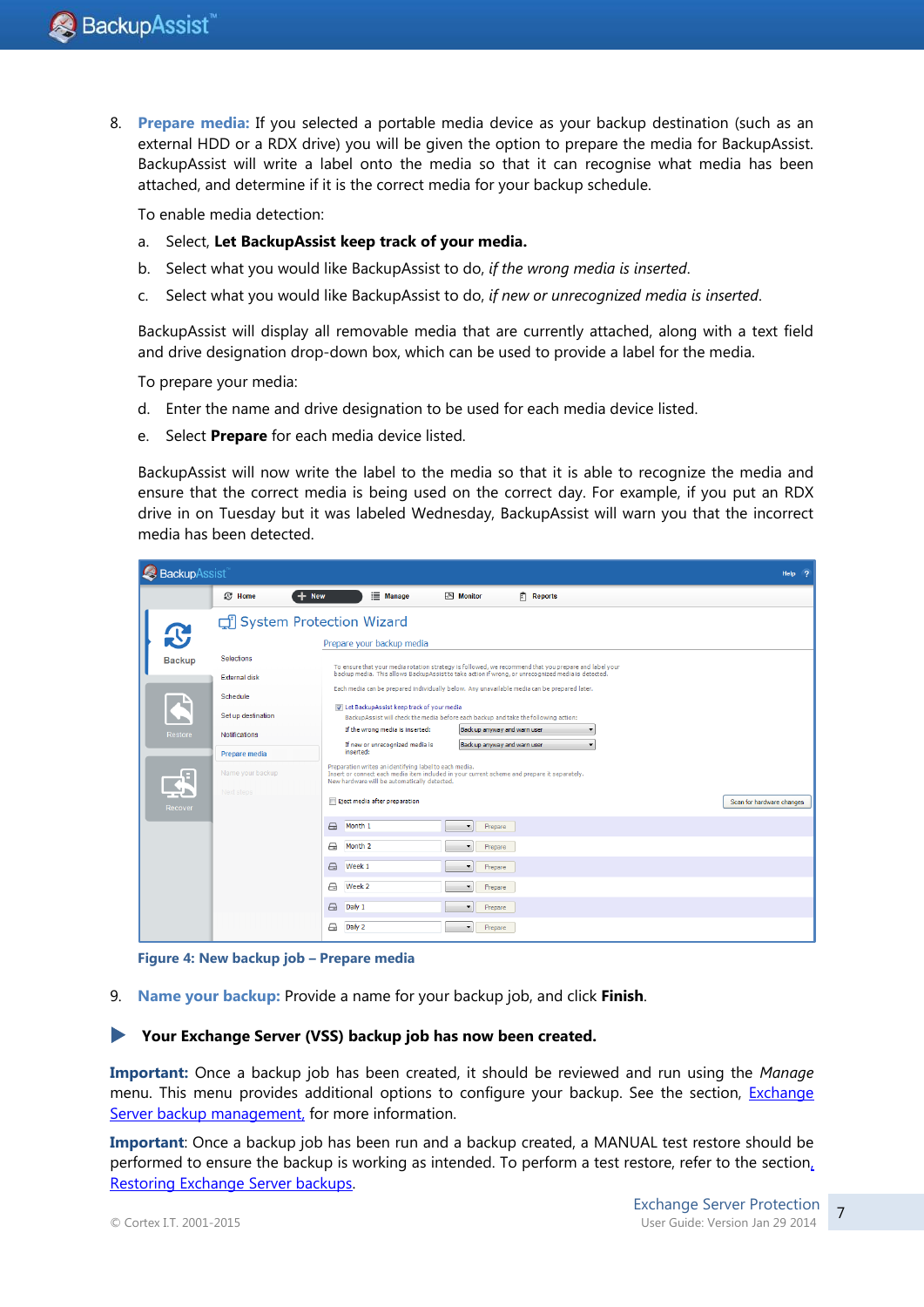# <span id="page-8-0"></span>4.Restoring Exchange Server backups



This section describes the process of restoring an Exchange Server that was backed up using System Protection, File Protection or File Archiving. A full Exchange Server or individual storage groups can be restored using this process.

To restore an Exchange Server or database, follow the steps below:

- 1. Start **BackupAssist**
- 2. Select the **Restore** tab

The *Restore* tab has a *Home* page and a *Tools* menu. The *Home* page is the default screen and the recommended starting point for performing a restore. The *Tools* menu should only be used by experienced administrators or users being assisted by technical support.

3. From the **Home** page, select the type of restore you want to perform. When you select one of the restore categories provided, BackupAssist will locate the corresponding backups for you.

For an Exchange Server restore, you should select **Exchange.**

| BackupAssist   |                                                                                                        |                                                  | Help<br>$\overline{\phantom{a}}$ |
|----------------|--------------------------------------------------------------------------------------------------------|--------------------------------------------------|----------------------------------|
|                | X Tools<br><b>R</b> Home                                                                               |                                                  |                                  |
| $\mathbf{C}$   | <b>Restore</b> data files and applications<br>$\blacklozenge$<br>Select what you would like to restore |                                                  |                                  |
| Backup         | <b>Files &amp; Folders</b>                                                                             |                                                  |                                  |
| <b>Restore</b> | Ξ<br>Hyper-V                                                                                           | Exchange                                         |                                  |
| Recover        | SQL                                                                                                    | О<br>Applications<br>п                           |                                  |
| ♂<br>Remote    | Volumes                                                                                                | Windows SystemState /<br><b>Active Directory</b> |                                  |
| 0<br>Settings  | <b>1</b> Learn more about Restore >                                                                    |                                                  |                                  |

**Figure 5: Restore tab - Home page**

This will open the *Restore > Exchange* screen and display the restore options available.

#### 4. From the *Restore* **>** *Exchange* **screen,** select **Exchange Server Restore**

The next screen, will display a list of all Exchange VSS backups*.*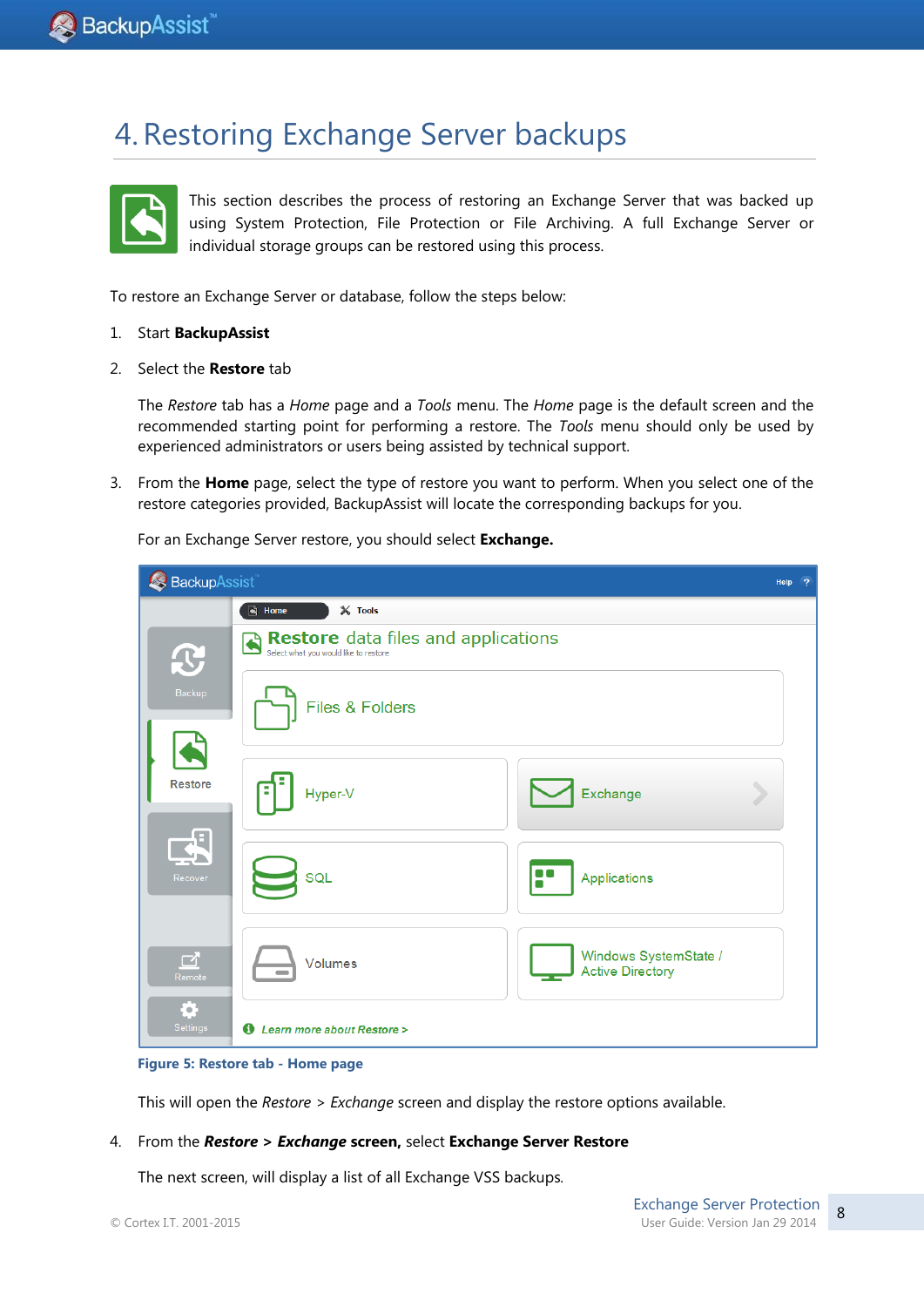5. **Select** the **Backup** to restore from

The backups can be filtered using the following time period tabs:

- *Last 7 days* tab, displays backups created in the last 7 days.
- *Last 30 days* tab, displays backups created in the last 30 days.
- *All* tab, displays all Exchange Server backups catalogued by BackupAssist.
- *Custom* tab, displays backups made between the dates specified in *show backups between.*

Click on the backup you want to restore from. The *Restore Console* will open and load that backup.

| BackupAssist               |                                                                                      |                                                                  |                                                     |              | Help $?$        |
|----------------------------|--------------------------------------------------------------------------------------|------------------------------------------------------------------|-----------------------------------------------------|--------------|-----------------|
|                            | $\mathbb{X}$ Tools<br>$\bigcirc$ Home                                                |                                                                  |                                                     |              |                 |
| $\boldsymbol{\mathcal{C}}$ | Exchange DExchange Server Restore<br>€                                               |                                                                  |                                                     |              |                 |
|                            | <b>Local Storage Groups</b><br>5 backup(s)                                           |                                                                  |                                                     |              |                 |
| Backup                     | Custom  <br>Last 7 days   Last 30 days   All                                         |                                                                  |                                                     | $\mathbf{c}$ | Restore Console |
|                            | Show backups between 21/05/2013                                                      | $\blacktriangleright$ and 27/05/2013<br>$\overline{\phantom{a}}$ |                                                     |              |                 |
|                            | Job                                                                                  | Date/Time                                                        | Media                                               |              |                 |
|                            | File Protection - Exchange Server backup<br>File Protection - Exchange Server backup | 21/05/2013 10:00 PM<br>23/05/2013 10:00 PM                       | $\Box$ C:\test\<br>□ C:\test\                       |              |                 |
| Restore                    | File Protection - Exchange Server backup                                             | 24/05/2013 10:00 PM                                              | $\Box$ C:\test\                                     |              |                 |
|                            | File Protection - Exchange Server backup<br>FP Job of Exchange EBD files             | 27/05/2013 10:00 PM<br>27/05/2013 10:00 PM                       | $\Box$ C:\test\<br>C:\SB-EGR-TestFP Job of Exchange |              |                 |
| $\mathbf{E}$<br>Recover    |                                                                                      |                                                                  |                                                     |              |                 |

**Figure 6: Restore Home page – Exchange Server Restore screen**

#### 6. **Restore Console – backup selection**

The *Restore Console* provides two tools to help you locate the data that you want to restore:

 The **Browse** tab. This tab is used to browse the contents of the backup. You can also select a different backup using the *Select a backup to browse* drop down box. The backups available will be the ones displayed on the *Exchange Server Restore* screen.

The *Browse* tab is ideal if you know the backup and date that you want to restore from, or if you want to restore an entire backup set.

- a. Use the drop-down menu to choose the backup that you want to restore from.
- b. Use the calendar to select the date you want to restore from.
- c. Use the middle panes to expand the backup set.
- d. Select the data to restore.
- e. Click **Restore to** at the bottom right of the window.
- The **Search** tab. Select this tab to search all of the loaded backups for the data you want to restore. You can display data filtered by name, date, size and type, for all backups. The results can be compared (e.g. the dates of two files) to identify the correct data selection.
	- a. Enter your search term (The search accepts wild card searches, such as *\*.log* or *\*.doc*).
	- b. Select a filter/s if required.
	- c. Click the *Search* button.
	- d. Select the data to restore.
	- e. Click **Restore to** at the bottom right of the window.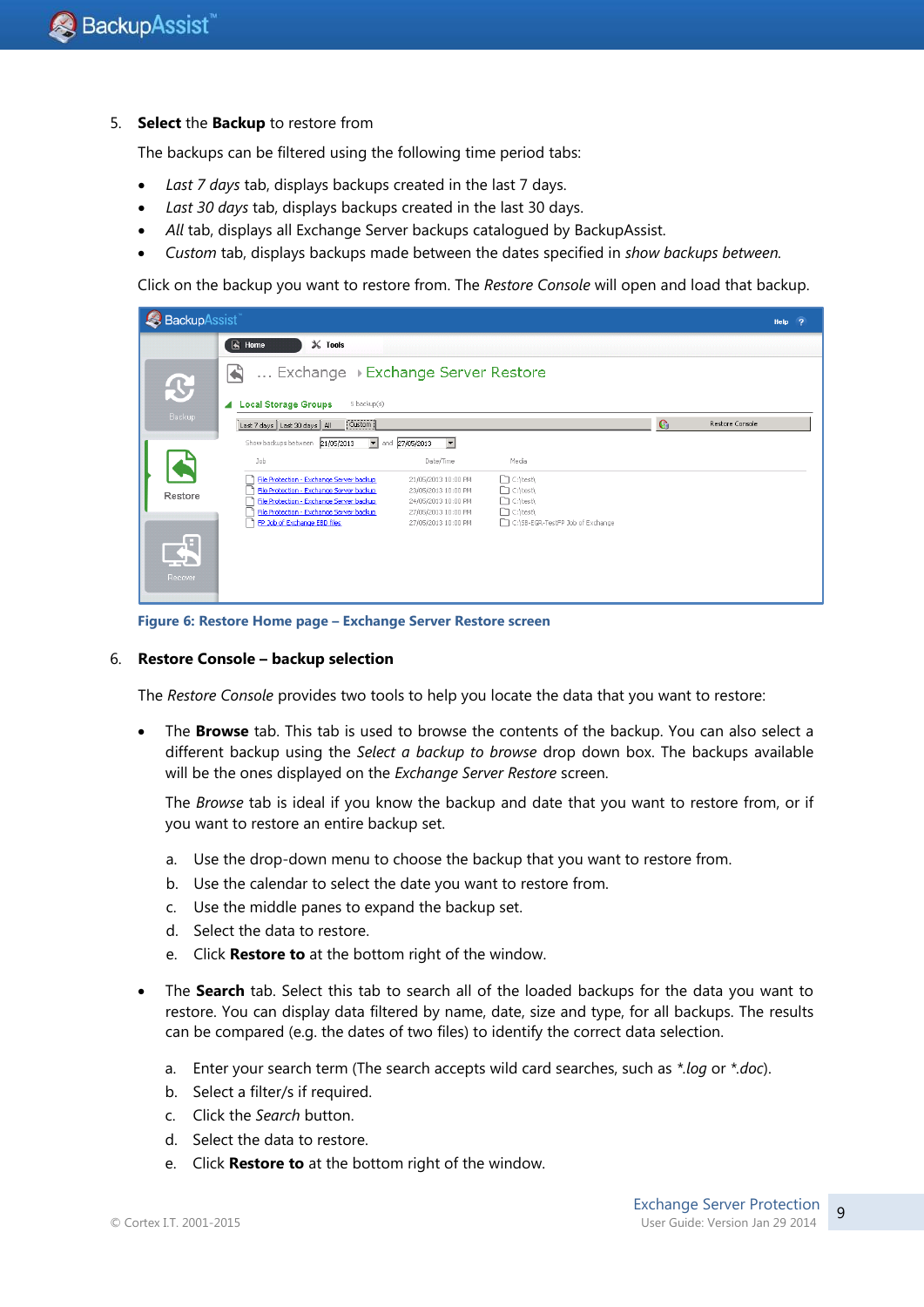

**Figure 7: BackupAssist Restore Console – backup selection**

If the backup is not present, or if you wish to load additional backups, select the **Load backups** option. Click **Load all known backups** to load all backup catalogues.

For more information about data selection, refer to the [Restore tab whitepaper.](http://www.backupassist.com/education/whitepapers/restore_whitepaper.html)

#### 7. **Restore Console – restore destination selection**

When you select *Restore to,* a window will open showing the *Backup location,* the *Restore to* destination and the *Restore options*.

- a. Review **Backup location:** Change the selection if the backup was moved after it was created.
- b. Review **Restore to:** Leave the *Original location* selected.
- c. **Restore options:** *Select Overwrite existing files.*
- d. Select, *Create a log file listing all processed files*, if you want to create a file that lists the success or failure of every file. The log can be opened by selecting the file's link in the backup report.
- e. *Queue all backup jobs when a restore is running*, is selected by default.
- f. Click the **Restore** button to restore your data.
	- If BackupAssist cannot access the backup location you will be prompted to either connect the appropriate media or specify an alternate location where the backup can be found.
	- The restore will run from the destination window and a **Report** link will appear once the restore has finished.
- g. Select **Done**.

#### **Your Exchange Server restore has now been completed.**

**Refer to the [Exchange Protection Whitepaper,](http://www.backupassist.com/education/whitepapers/exchange_protection_whitepaper.html) for instructions on how to restore Exchange** Server backups on a Microsoft Windows 2003 Server (NTBackup).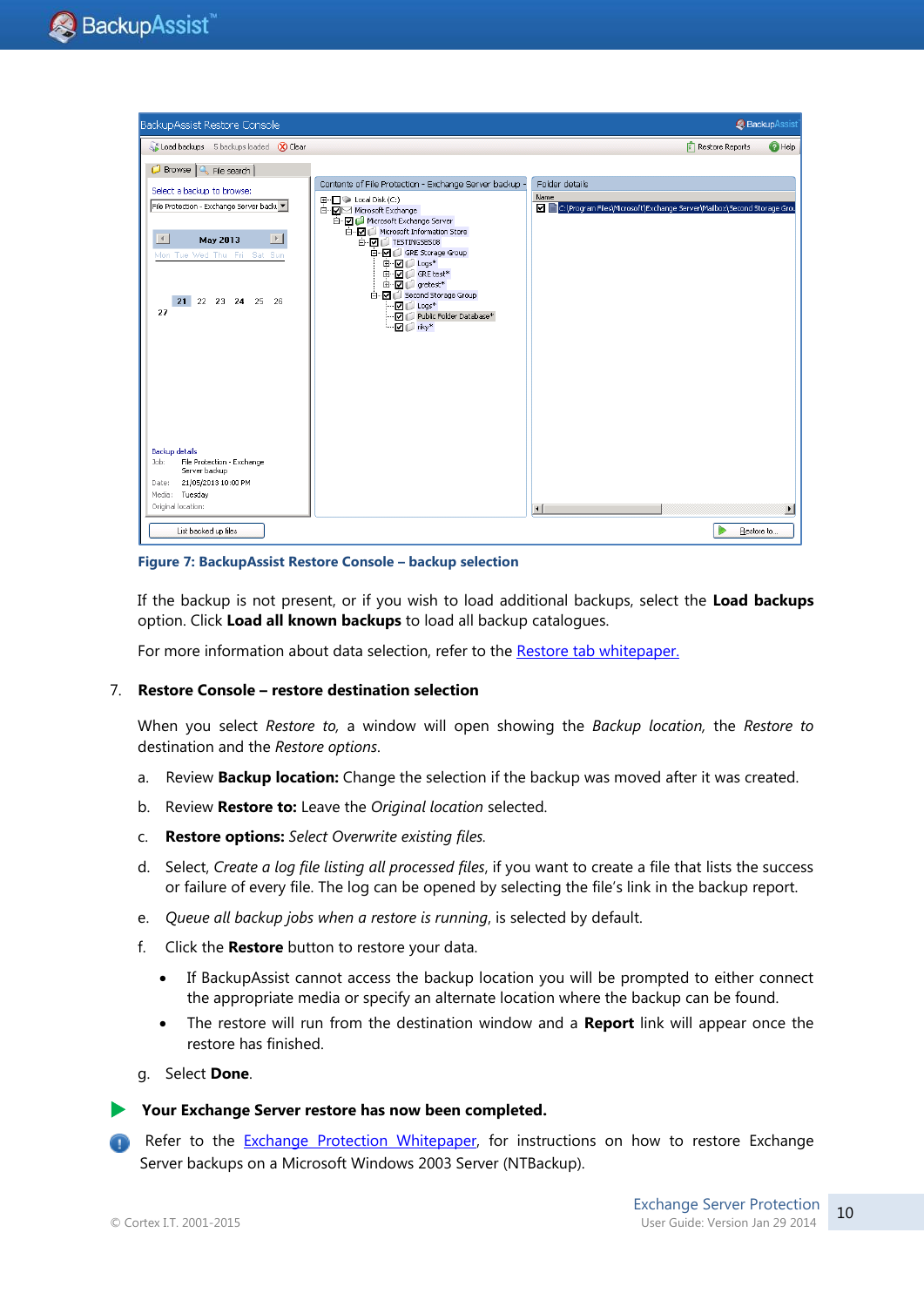# <span id="page-11-0"></span>5. Exchange Server backup management



Once you have created a backup job, you can modify the settings and access advanced configuration options using the *Manage* menu.

To access the backup management screen:

- 1. Select the BackupAssist, **Backup tab.**
- 2. Select **Manage** from the top menu. A list of all backup jobs will be displayed.
- 3. Select the backup job you want to modify, and select **Edit.**
- 4. Select the required configuration item on the left. Key configurations are described below.

To learn more about the backup management options, see the [Backup tab whitepaper.](http://www.backupassist.com/education/whitepapers/backup_whitepaper.html)

# Manually running a backup job

All new and modified backup jobs should be manually run to ensure they work as intended.

- 1. Select the backup job, and select *Run***.**
- *2.* You will be prompted to *Rerun a past backup* or to *Run a future backup now.*
- 3. When the backup job starts, the screen will change to the *Monitor* view.
- 4. Once the backup has been completed, select the *Report* button and review the results.

When a System Protection, File Protection or File Archiving job runs, BackupAssist will automatically perform a consistency check on your Exchange Server and truncate log files to correctly back up the Exchange Information Store. If, however, the VSS backup mode is set to 'Copy' in the open files tab, the Exchange logs will not be truncated.

### **Scheduling**

Selecting *Scheduling* will display the **Scheduling options.** You can use this screen to change the default time and days of your scheme's daily backups. If you selected a scheme with archive backups (e.g. weekly, monthly), you can specify when each archive backup will run. Some backup types will have additional configuration options. The current scheme is shown, along with two pop-up menus: *Select a new schedule* and *Customize schedule*.

**Select a new Schedule:** This will display the pre-configured backup schemes that you chose from during the creation of your backup job. You can select a different scheme using this option.

**Customize schedule:** This selection can be used to modify each backup within your current schedule. The customizations available will depend on the type of backup and the type of backup media used.

For additional information on *Scheduling*, please refer to the whitepaper for the type of backup you are using (e.g. System Protection), and the [Backup tab whitepaper.](http://www.backupassist.com/education/whitepapers/backup_whitepaper.html)